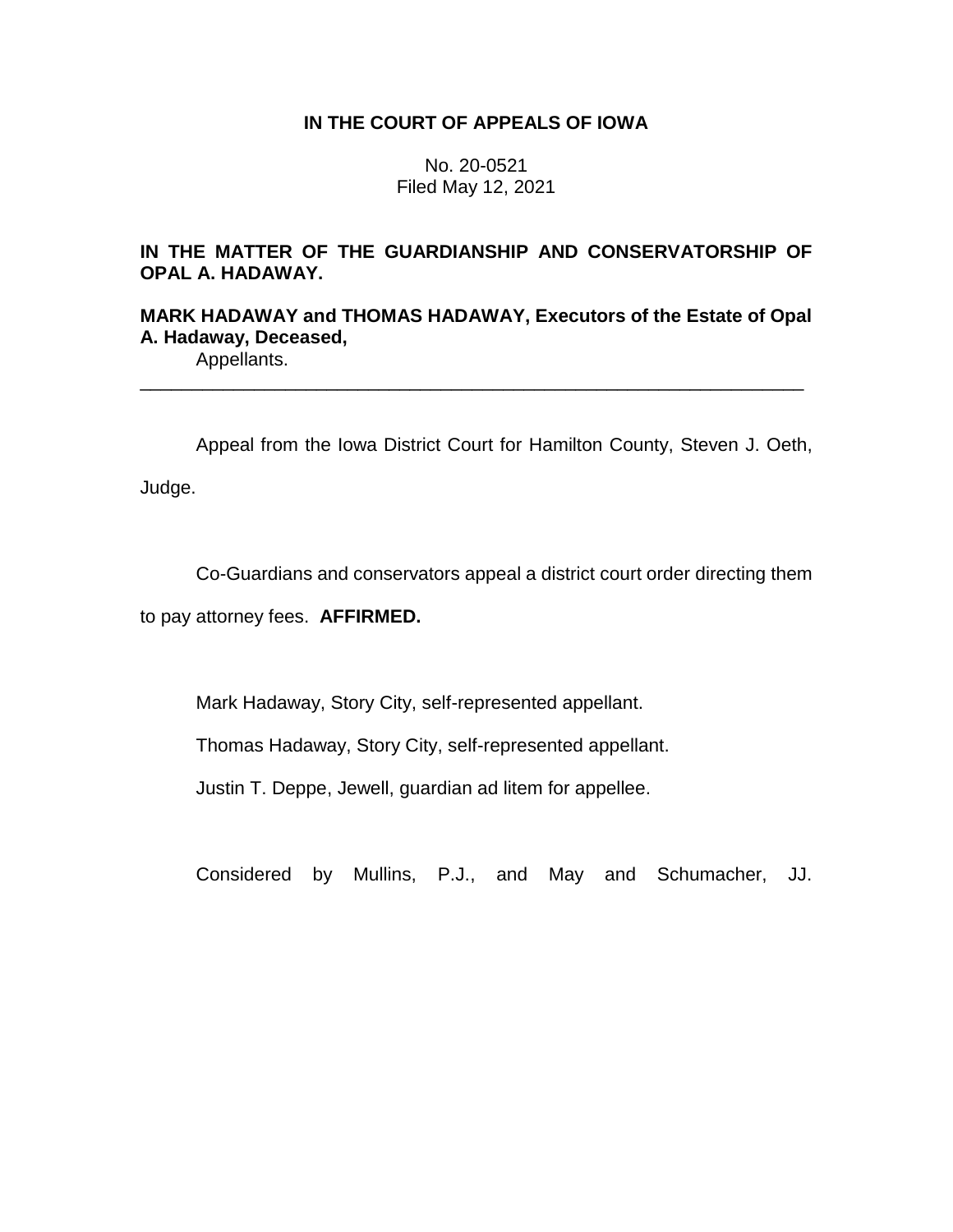## **MULLINS, Presiding Judge.**

 $\overline{a}$ 

Mark and Tom Hadaway appeal a district court order directing them to pay

attorney fees. They argue the district court erred in ordering them to pay fees to a

court-appointed guardian ad litem (GAL).

# **I. Background Facts and Proceedings**

This case arises from a family dispute that resulted in multiple legal actions

related to the estate of Opal Hadaway. In its order, the district court summarized

the procedural history leading to this appeal.

On August 16 of 2018 a petition for relief from elder abuse was filed by Mark and Tom Hadaway in Hamilton County Case [ending 9480]. On August 23, 2018 a petition for appointment of guardian and conservator (involuntary) was filed by [Tom and Mark] Hadaway in Hamilton County Case [ending 6719]. On September 5 of 2018 in both the petition for relief from elder abuse and the involuntary guardianship case, Justin Deppe was appointed as [GAL] for Opal A. Hadaway.[1]

. . . . On February 12 of 2019 there was a petition for appointment of [GAL] and conservator, (voluntary) in Hamilton County Case [ending 6779].

On March 1 of 2019 there was an order granting the voluntary petition for guardianship and conservatorship that named [Mark and Tom] as co-guardians and co-conservators. In that same order, a March 7, 2019 hearing was cancelled in the involuntary guardianship case. Because there was a voluntary guardianship in place, there was no need for the involuntary guardianship and the case was dismissed on March 15, 2019. . . .

There is a fourth file involving Opal Hadaway that needs mentioned, [ending 9525]. This is a trust case. That case has also been dismissed. Attorney Deppe was not involved in this case, but apparently it was another legal action going on during the period December 18, 2018 through March 15, 2019 involving [Opal]. Because Deppe was involved in the other cases, he reviewed filings and received information relative to this file.

 $1$  The elder-abuse case was eventually dismissed. An appeal followed, settling claims related to the assessment of costs and attorney fees. *Hadaway v. Hadaway*, No. 19-1683, 2020 WL 3571874, at \*1–2 (Iowa Ct. App. July 1, 2020).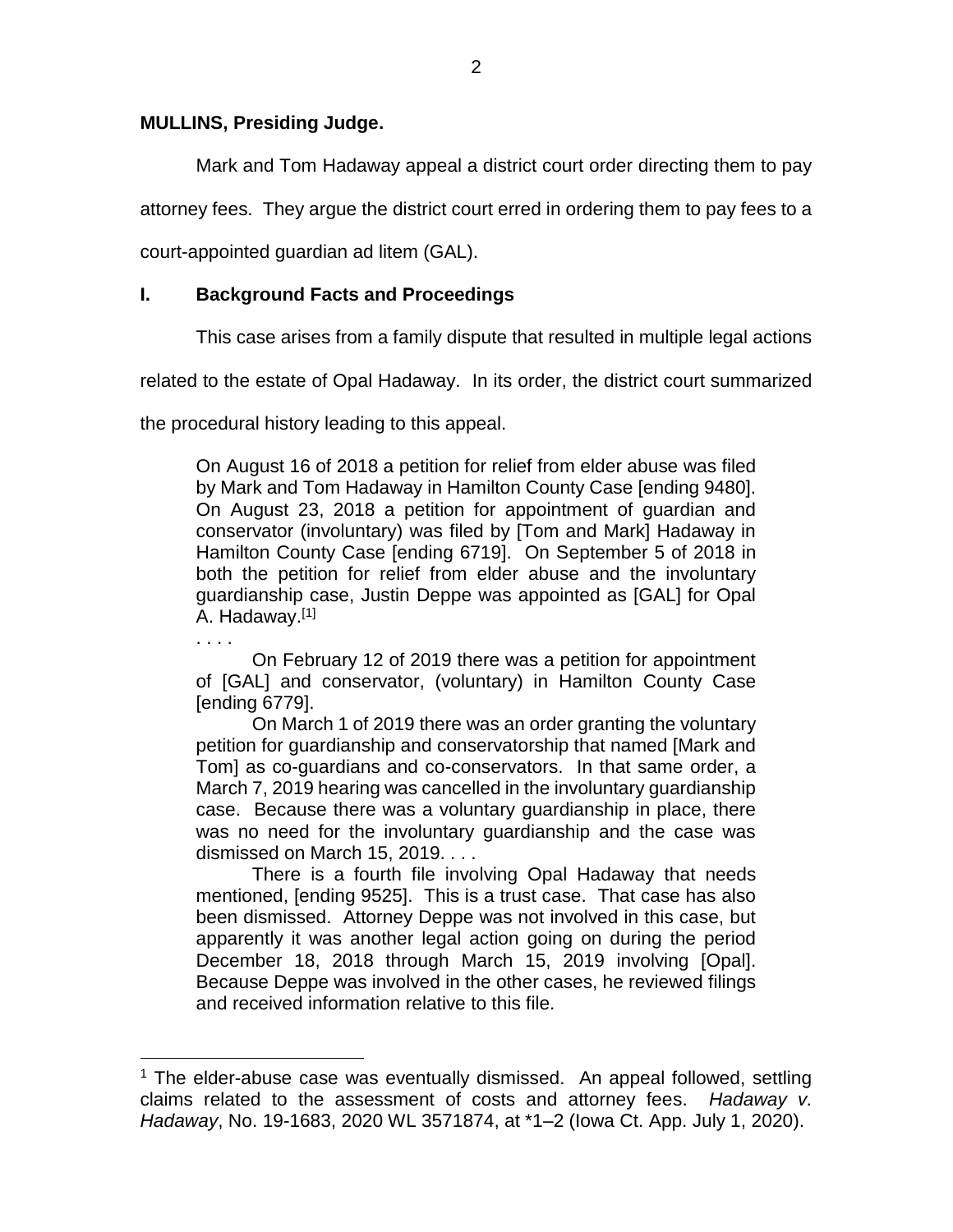Deppe was permitted by court order to submit an affidavit for fees on both cases in which he was appointed. Deppe submitted his request for fees to the attorney who represented Mark and Tom earlier in proceedings related to the guardianship and conservatorship. He received no reply. Deppe then submitted his request for fees directly to Mark and Tom. They declined to pay, resulting in Deppe's petition for GAL fees.

Following a hearing, the district court ordered that Mark and Tom pay Deppe's fees but reduced them by five hours due to the vagueness of Deppe's block billing and factual disputes regarding how many in-person visits he had with Opal. Mark and Tom filed a motion for reconsideration, which was denied. They now appeal.

### **II. Standard of Review**

"Actions to set aside or contest wills, for the involuntary appointment of guardians and conservators, and for the establishment of contested claims shall be triable in probate as law actions, and all other matters triable in probate shall be tried by the probate court as a proceeding in equity." Iowa Code § 633.33 (2019). Mark and Tom argue (1) the district court lacked jurisdiction to award the fees because Deppe was not appointed to the voluntary guardianship and conservatorship petition, (2) the district court abused its discretion in awarding fees, (3) Deppe's position as a magistrate in the second judicial district created a conflict of interest between Deppe and the court, and (4) the court went beyond the scope of issues in making findings related to their alleged former attorney. A claim for attorney fees and any resistance in a guardianship or conservatorship is part of administration and is tried in equity. *Id.*; *see In re Estate of Bockwoldt*, 814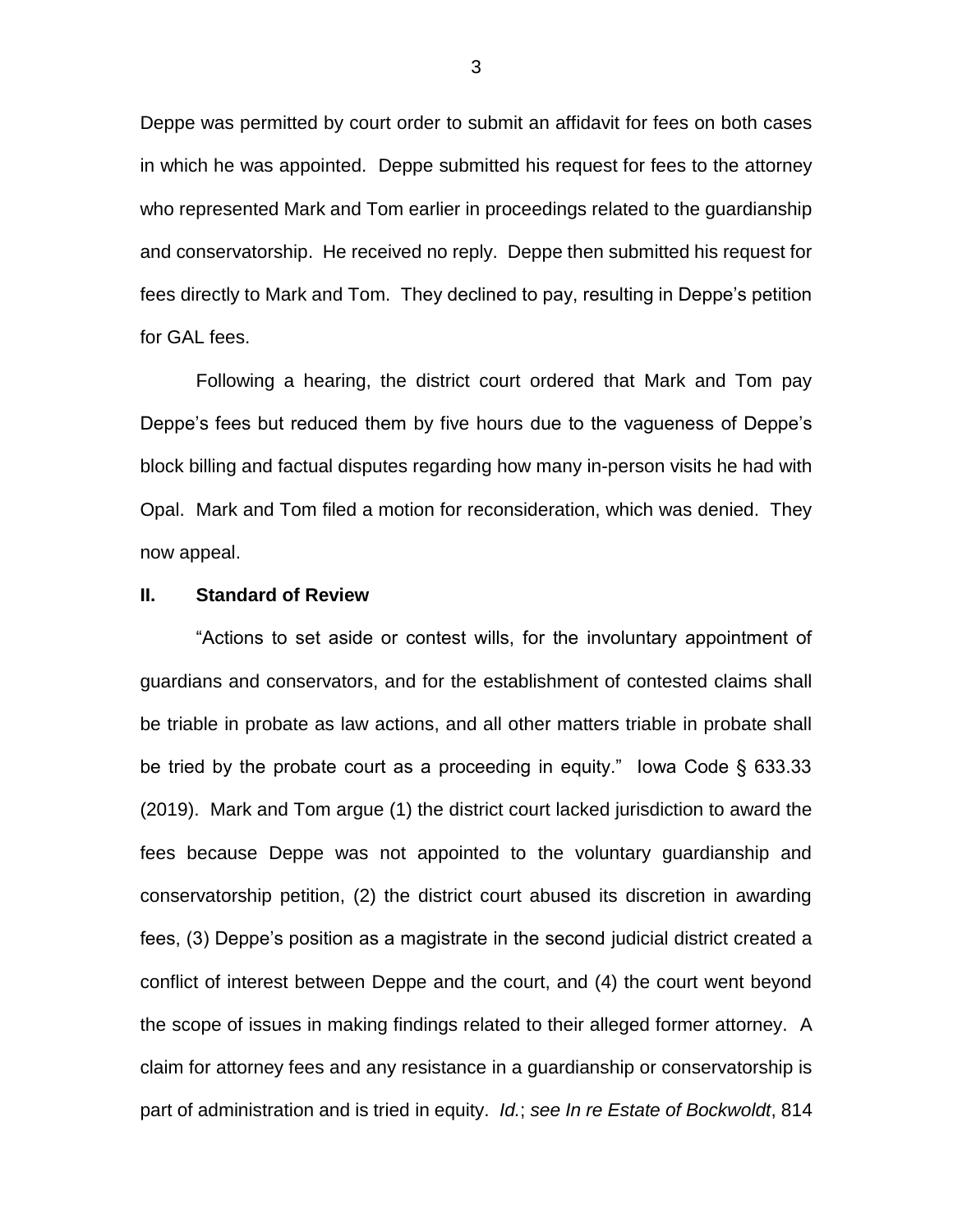N.W.2d 215, 221 (Iowa 2012). Our review of equitable proceedings is de novo. Iowa R. App. P. 6.907. The reasonableness of the awarded fees is reviewed for abuse of discretion. *See, e.g.*, *Bockwoldt*, 814 N.W.2d at 222.

### **III. Discussion**

#### A. Jurisdiction and Scope of Issues

Mark and Tom's first brief point argues the district court lacked subjectmatter jurisdiction to award fees to Deppe because the application was brought in the voluntary guardianship case and not in either case to which he was appointed. Their final brief point argues the district court went outside the scope of the issues in discussing the role of attorney L.H. in prior proceedings. The two claims are related and will be discussed together.

A GAL may be appointed for a vulnerable person in elder-abuse proceedings if justice requires, and cannot also serve as the vulnerable person's attorney in that proceeding. Iowa Code § 235F.4. Petitions for guardianship and conservatorship are within the jurisdiction of the district court sitting in probate. Iowa Code § 633.10(3). Courts have the power to appoint a GAL pursuant to Iowa Rule of Civil Procedure 1.212 and in order "to do whatever is essential to the performance of its constitutional functions." *Estate of Leonard v. Swift*, 656 N.W.2d 132, 139 (Iowa 2003) (quoting *Webster Cnty. Bd. of Supervisors v. Flattery*, 268 N.W.2d 869, 874 (Iowa 1978)). A GAL serves as an officer of the court and "advocates for the best interests of the" protected person. *Id.* An attorney representing a protected person "advances the wishes of the ward." *Id.* at 142. Mark and Tom argued to the district court that L.H., not Deppe, represented Opal's best interests. The record is clear that Deppe was appointed to serve as the GAL.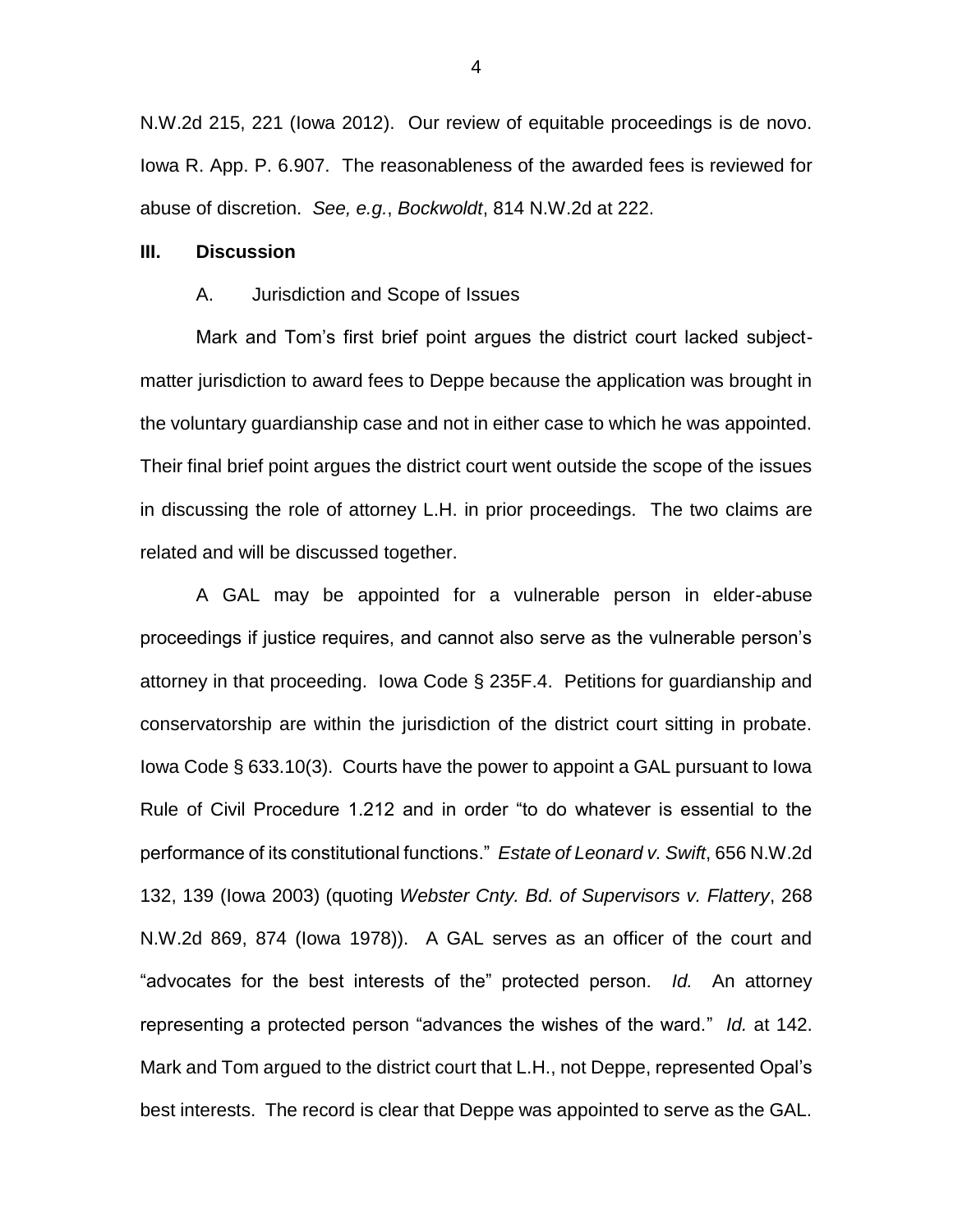Mark and Tom were represented by an attorney in securing the guardianship and conservatorship. They argue the district court was outside the scope of proceedings in determining the attorney represented only them and not Opal. We disagree and proceed to the merits of the jurisdictional claim.

Deppe was appointed GAL in two cases, the elder abuse case ending 9480 and petition for involuntary guardianship and conservatorship ending 6719. Deppe was never appointed to the voluntary petition for guardianship or conservatorship or the trust case. According to the district court, "Because Deppe was involved in the [elder-abuse and involuntary petitions], he reviewed filings and received information relative to [the trust case]." Deppe ultimately petitioned the district court for fees pursuant to the voluntary petition because it was the only open conservatorship file at the time Deppe requested his fees. The district court found:

While the court understands the complaint, the court does not believe this is a fatal defect. Both orders appointing Deppe indicat[e] that the ward is responsible for his fees. The conservatorship is in control of the ward's resources. The filing of the fee application in the open conservatorship file is appropriate.

.... The order does indicate that [the fee application] should be submitted to the court for approval. The fact that I am reviewing the fee application in this case satisfies the requirement that the court review the fee request.

The district court, sitting in probate, had jurisdiction over the open voluntary conservatorship. Iowa Code § 636.10(3). Following their appointment, Mark and Tom had the power to manage Opal's finances. *Id*. § 633.646. Deppe raised his claim for fees related to his multiple appointed roles directly with the open conservatorship. "Claims accruing before or after the appointment of the conservator, and whether arising in contract or tort or otherwise, after being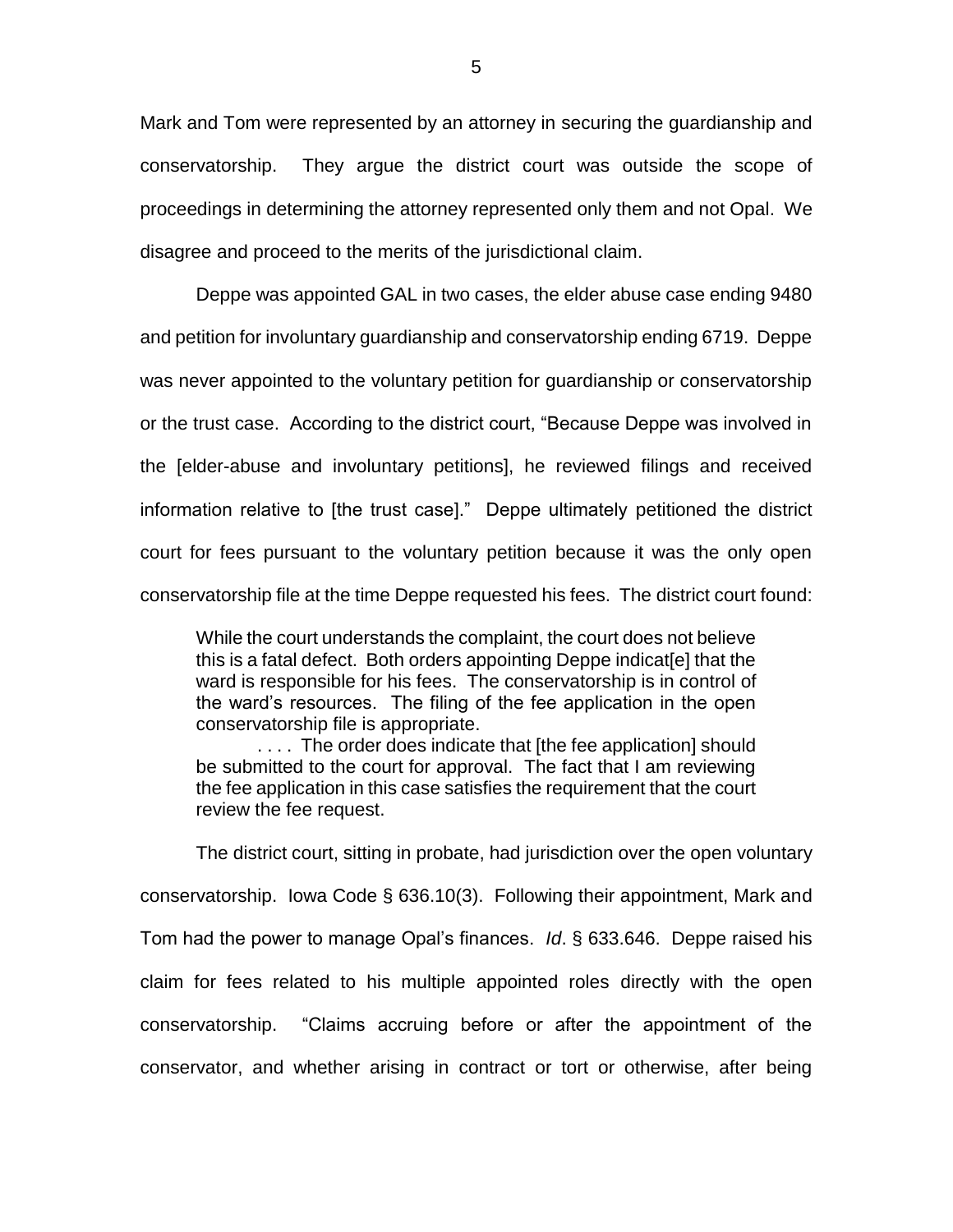allowed . . . , shall be paid by the conservator from the assets of the conservatorship." *Id*. § 633.653. Thus, subject-matter jurisdiction exists.

B. Abuse of Discretion

Mark and Tom argue the district court abused its discretion in awarding fees to Deppe related to the two cases for which he was not appointed. The only stance taken on this point is that the district court should not have awarded fees related to the voluntary petition and trust case because Deppe was not appointed to those cases. That argument is identical to the subject-matter jurisdiction argument. Because we have already determined the district court sitting in probate had jurisdiction over the open guardianship and conservatorship, and a proper application for fees was filed, the district did not abuse its discretion in awarding fees.

### C. Conflict of Interest

 $\overline{a}$ 

Mark and Tom argue the district court had a conflict of interest with Deppe because of his status as a magistrate in the Second Judicial District. They allege, "He shares the same hallways, office areas and court rooms as the Judge who presided over this case. This creates a conflict of interest with the presiding Judge of this case who did not properly recuse himself . . . . "<sup>2</sup>

The Judicial Code of Conduct bars a judge from testifying as a character witness or vouching for a person's character, in specifically enumerated proceedings, unless subpoenaed. Iowa Code of Judicial Conduct R. 51:3.3. Mark

 $2$  Although Mark and Tom cited to lowa Code chapter 51 in support of this argument, it is clear from their brief they intended to invoke Chapter 51 of the Iowa Rules of Court, which contains the Iowa Code of Judicial Conduct.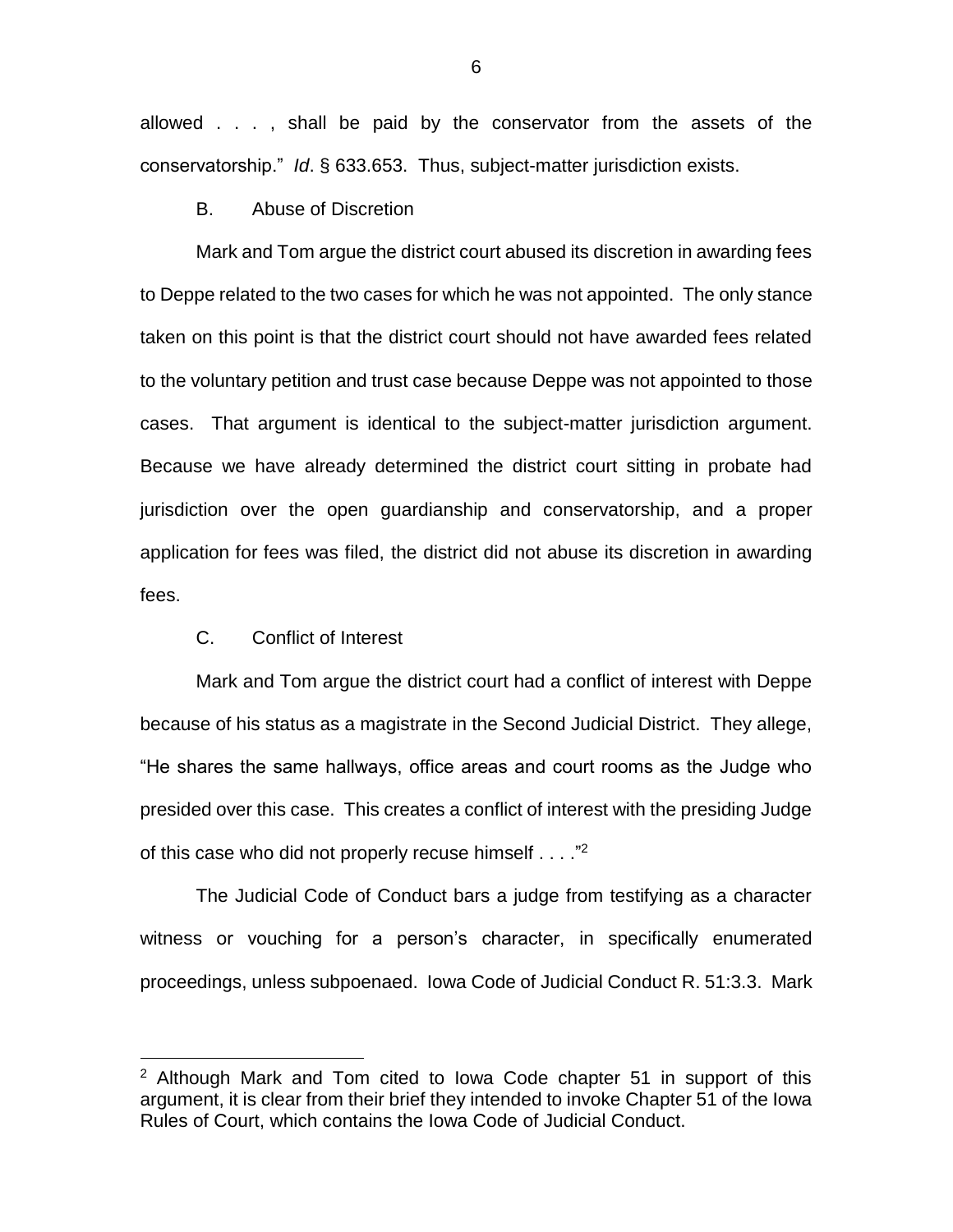and Tom argue the district court made statements about Deppe when accepting his statements in the record that violate the rule against providing character testimony, causing, at the very least, the appearance of impropriety. Deppe requested a total of \$3853.68. The district court stated,

The court has known Attorney Deppe for at least 15 years. He is generally regarded as a competent attorney and a straight shooter by the legal community. He is a Hardin County Magistrate and was recently one of the three finalists for a District Associate Judge position in District 2B. For those reasons, the court accepts his statement that all of the time submitted on his application was for work he believes reasonably necessary for his work as [GAL] in the two files in which he was appointed.

The district court then added that it considered that "the responsibilities of a [GAL] are not well defined" and that Deppe bore the burden of proof to show the services provided and value his claim. The district court then reduced the fee awarded to Deppe by five hours, due to vague block billing entries in his affidavit and a factual dispute over how many in-person meetings Deppe held with Opal. It also found the rate of \$175.00 per hour was reasonable based on Deppe's experience. Following the reduction of five hours, at the rate of \$175.00 per hour, the district court awarded fees in the amount of \$2988.86.

The court's statement recites its history with Deppe and its knowledge of his reputation as a "straight shooter." The court's statement regarding Deppe's status as a magistrate and finalist for appointment to the bench also show an understanding that Deppe is a respected member of the legal community. Rather than expressing deference due to Deppe's position, the district court recognized Deppe's reputation for candor and his experience in practice, findings of credibility that are appropriate in considering the evidence, and not unusual in attorney-fee